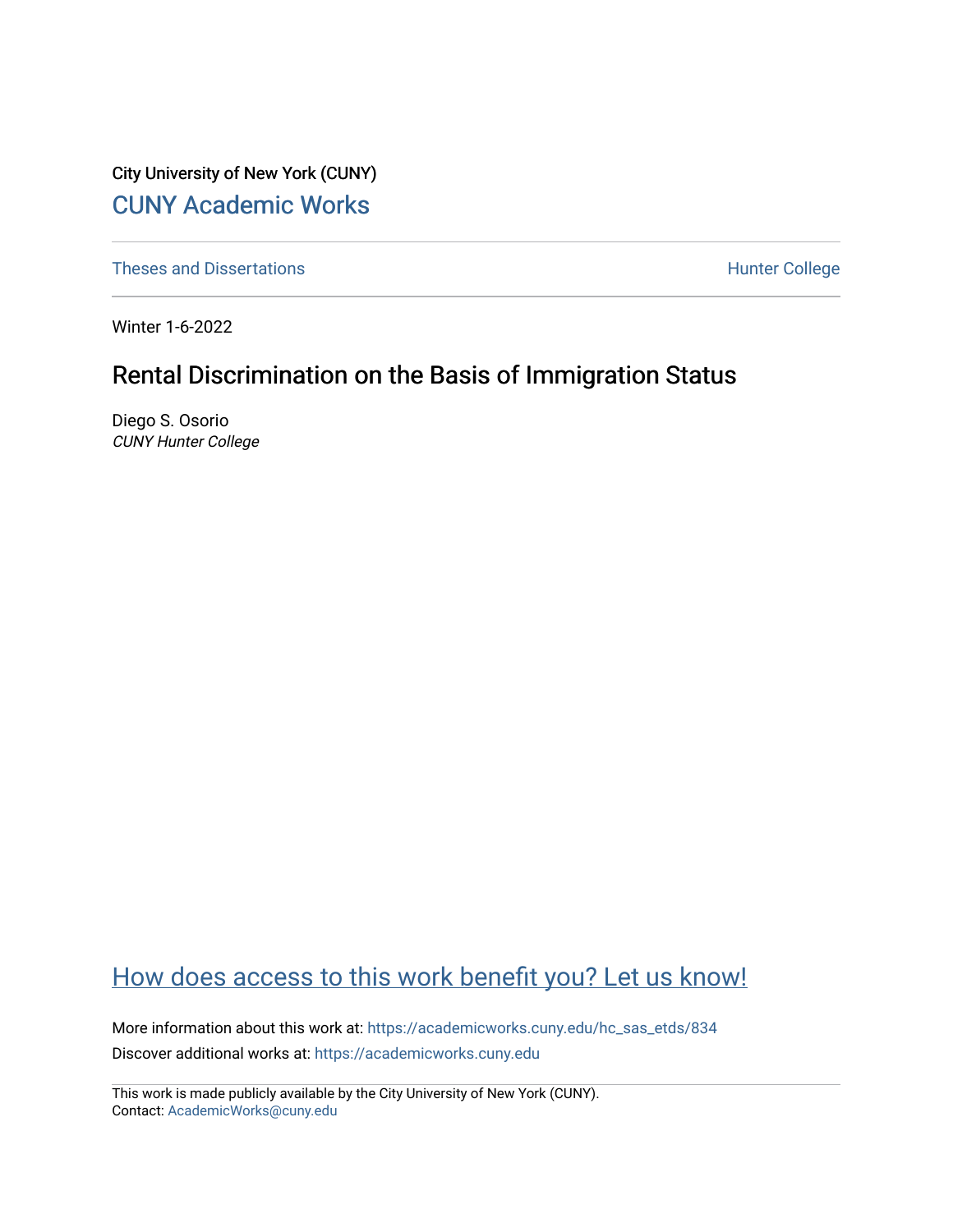### Rental Discrimination on the Basis of Immigration Status

by

Diego Osorio

Submitted in partial fulfillment

of the requirements for the degree

of Master of Arts in Economics

Hunter College, City University of New York

2022

Thesis Sponsors:

Randall Filer Thesis Sponsor

Ty Turley Second Reader

January 5, 2022 Date

January 5, 2022 Date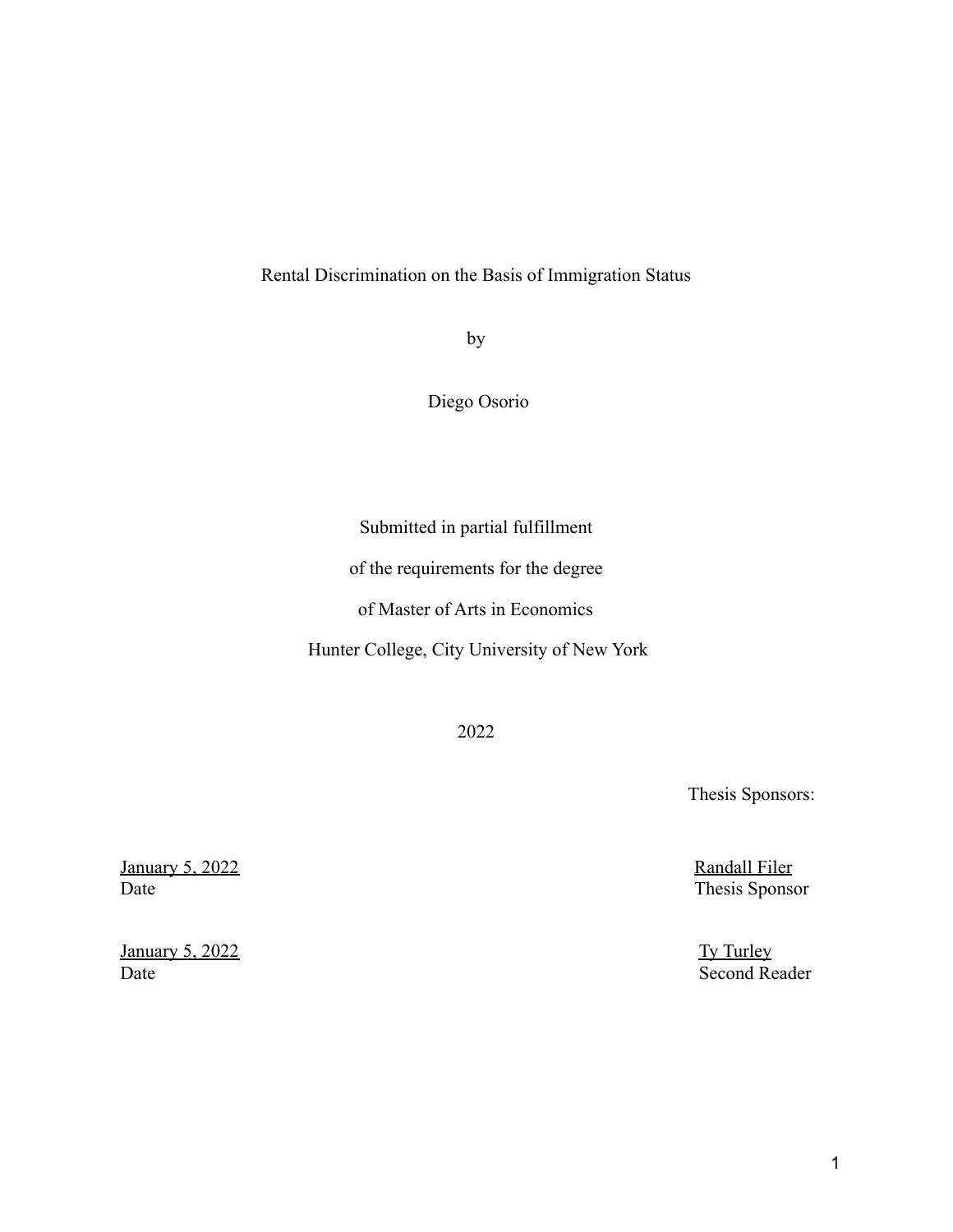## **Acknowledgments**

I would like to express my gratitude to Professor Filer and Professor Turley, who guided me throughout this project. I would also like to thank my friends and colleagues Azka Imran, Emmanuel Khaimov, Kevin Acevedo, Sharon Mcpeek and my family, who supported me and offered deep insight into the study.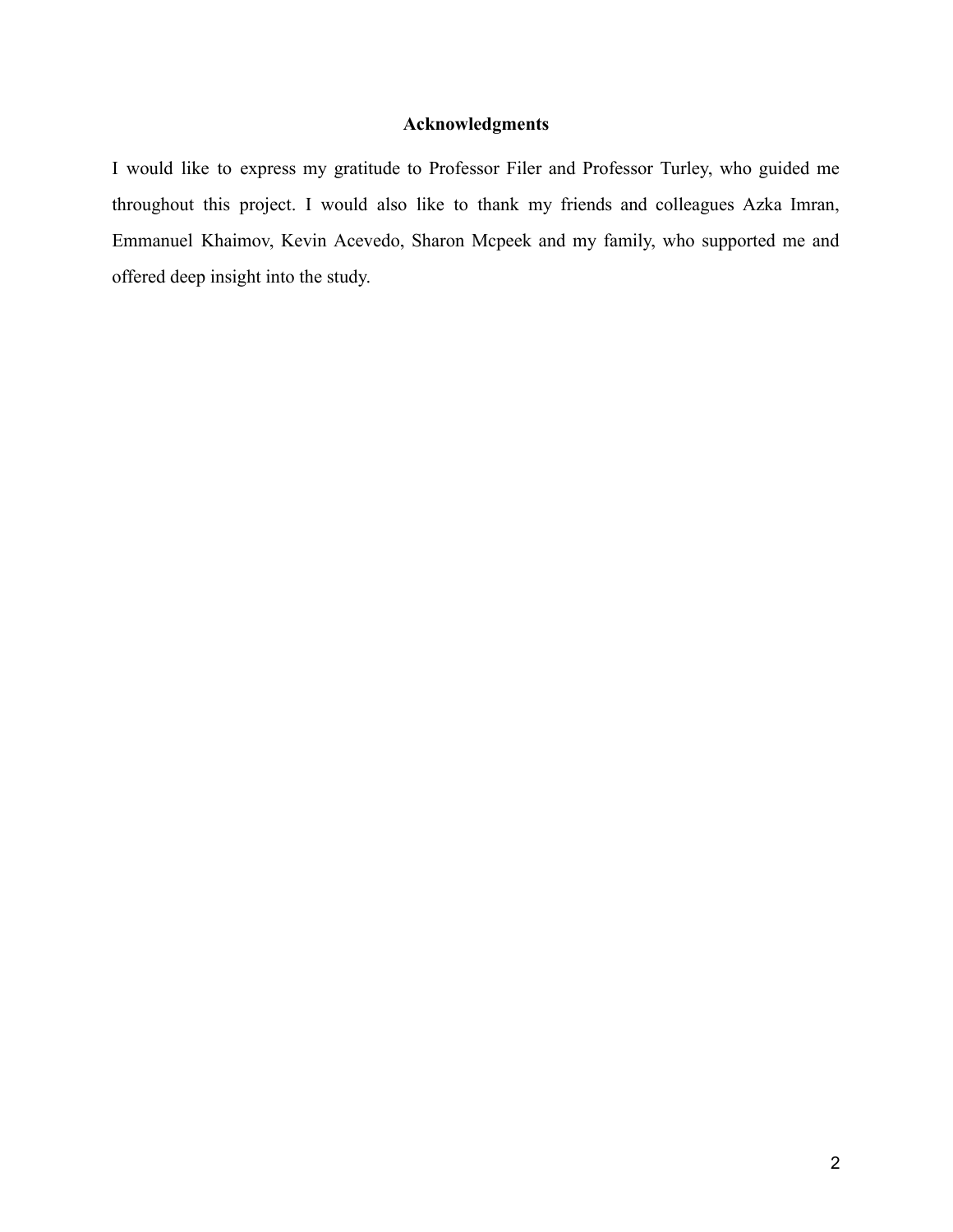### **Abstract**

We employ a field experiment to assess the degree of housing discrimination against Hispanic immigrants versus someone with Hispanic heritage. I divide Queens into neighborhoods by varying percentages of a Hispanic population, single out the 1-bedroom apartments, and control for price. The results indicate that individuals who indicate that they are immigrants in their rental applications are less likely to receive a response.

Keywords: Immigration, Discrimination, Housing Market, Background, Hispanic, Audit Study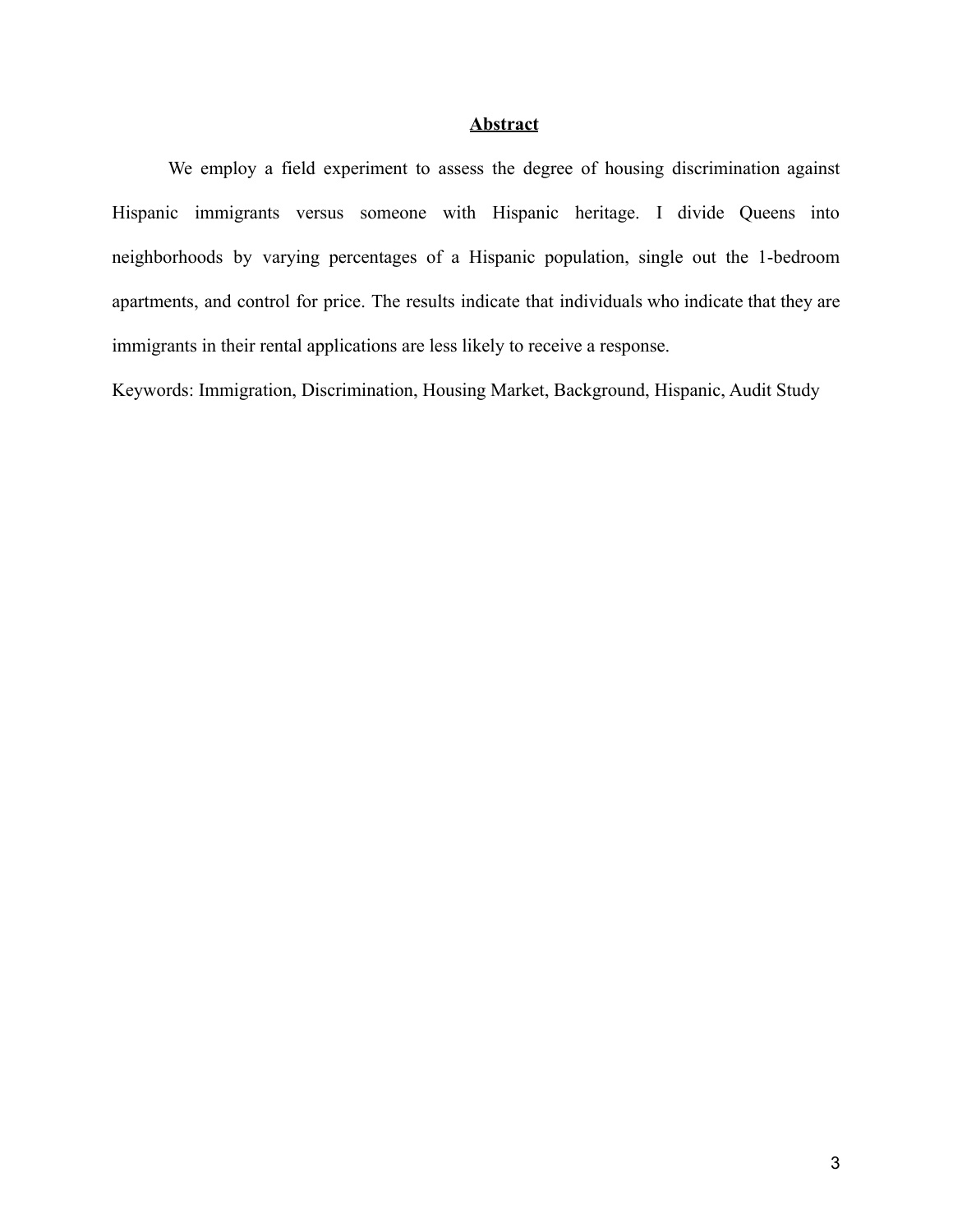# **Table of Contents**

|                   | 1. Introduction                  | 6  |
|-------------------|----------------------------------|----|
|                   | 2. Literature Review             | 6  |
|                   | 3. Hypotheses                    | 8  |
|                   | 4. Experimental Design and Model | 9  |
|                   | 5. Results                       | 13 |
|                   | 6. Conclusion                    | 20 |
| <b>References</b> |                                  | 21 |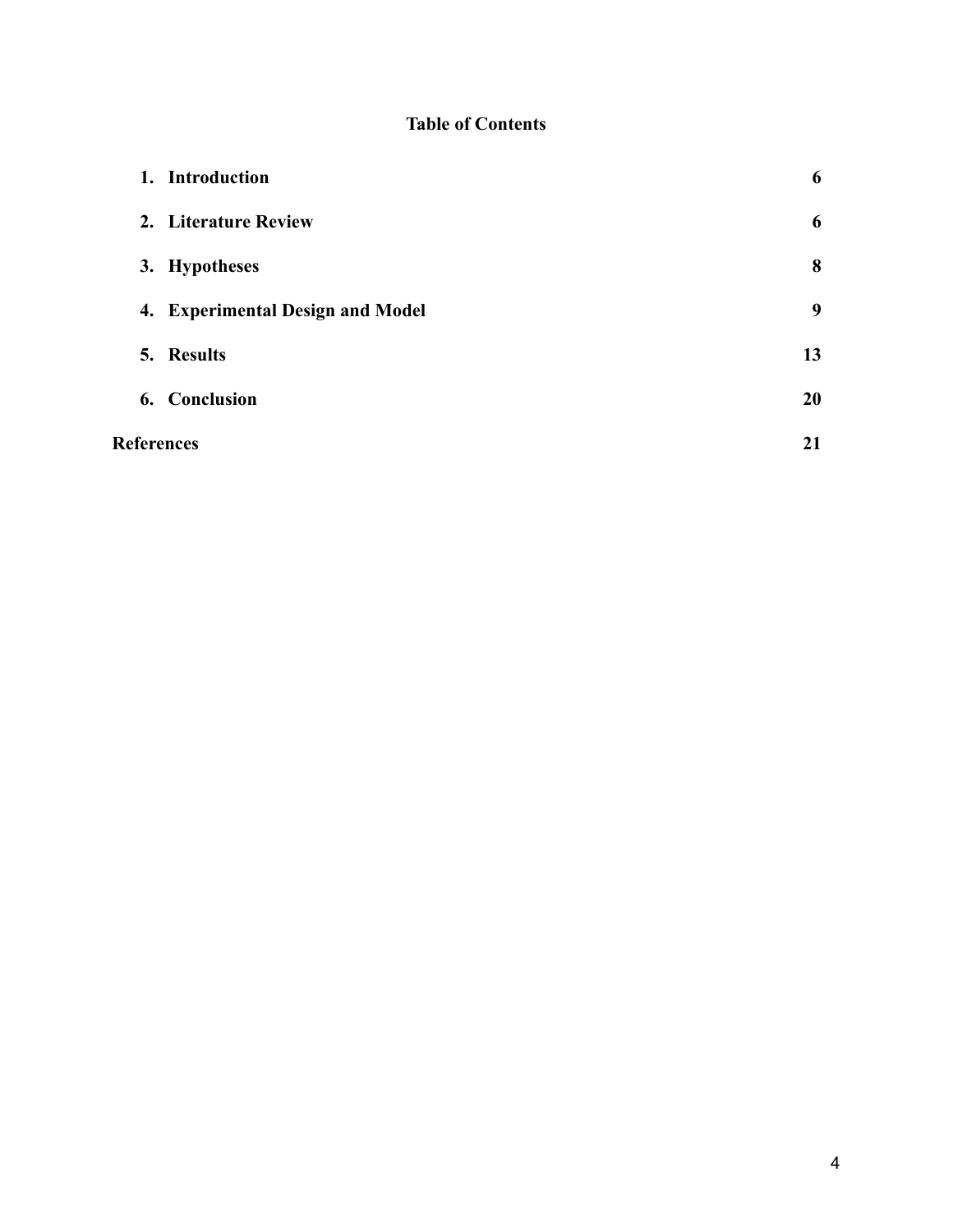# **List of Tables**

| 1. Table 1          | 11 |
|---------------------|----|
| 2. Table 2          | 12 |
| 3. Table 3          | 13 |
| 4. Table 4          | 14 |
| 5. Table 5          | 16 |
| 6. Table 6          | 17 |
| 7. Table 7          | 17 |
| 8. Table 8          | 18 |
| 9. Table 9          | 19 |
| <b>10. Table 10</b> | 20 |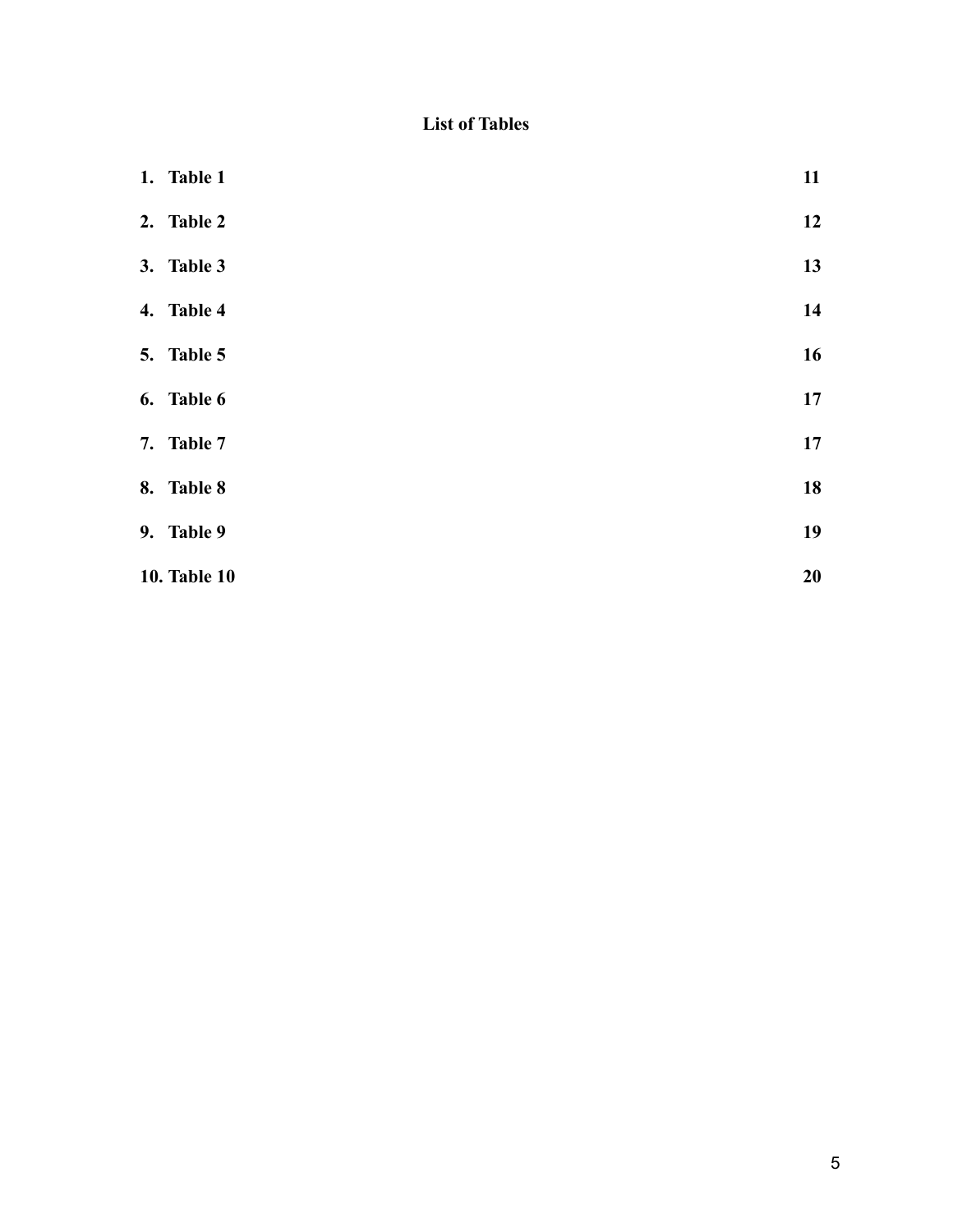#### **1. Introduction**

Reliable and safe housing is critical for a city's economic growth. It is crucial for major cities such as New York to provide a housing market that provides equal opportunity to those who are looking to rent. However, current literature continues to show that discrimination remains widespread in the housing market. As federal and local governments attempt to address the issue through various policies, it is crucial to research how discrimination works and add to the current literature on housing discrimination.

This paper uses the results of an audit study to parse out disparities in the housing market. By using Craigslist as the primary source of rental listings, we assess whether bias against recent Hispanic immigrants is more pronounced than bias against individuals of Hispanic descent in the housing market in Queens, New York. I set up three email profiles, one with a 'white-sounding name' and two with 'Hispanic-sounding names'-one of the Hispanic profiles indicates that the individual is an immigrant from El Salvador in the email inquiry. The data derived uncovers an additional rental penalty for the Hispanic immigrant.

#### **2. Literature Review**

Attempts to study the racial disparities in rental markets have been extensively documented in peer-reviewed literature since the 1980s. However, attempts at parsing out disparities based on immigration status are relatively new. After the 9/11 attacks, an abundance of academic literature relating to this subject emerged. Research conducted in 2006 by Carpusor et al. used a field experiment to test the effect of ethnicity on housing discrimination. The study uncovered that 'Arab-sounding names' received 23 percent less responses than the applications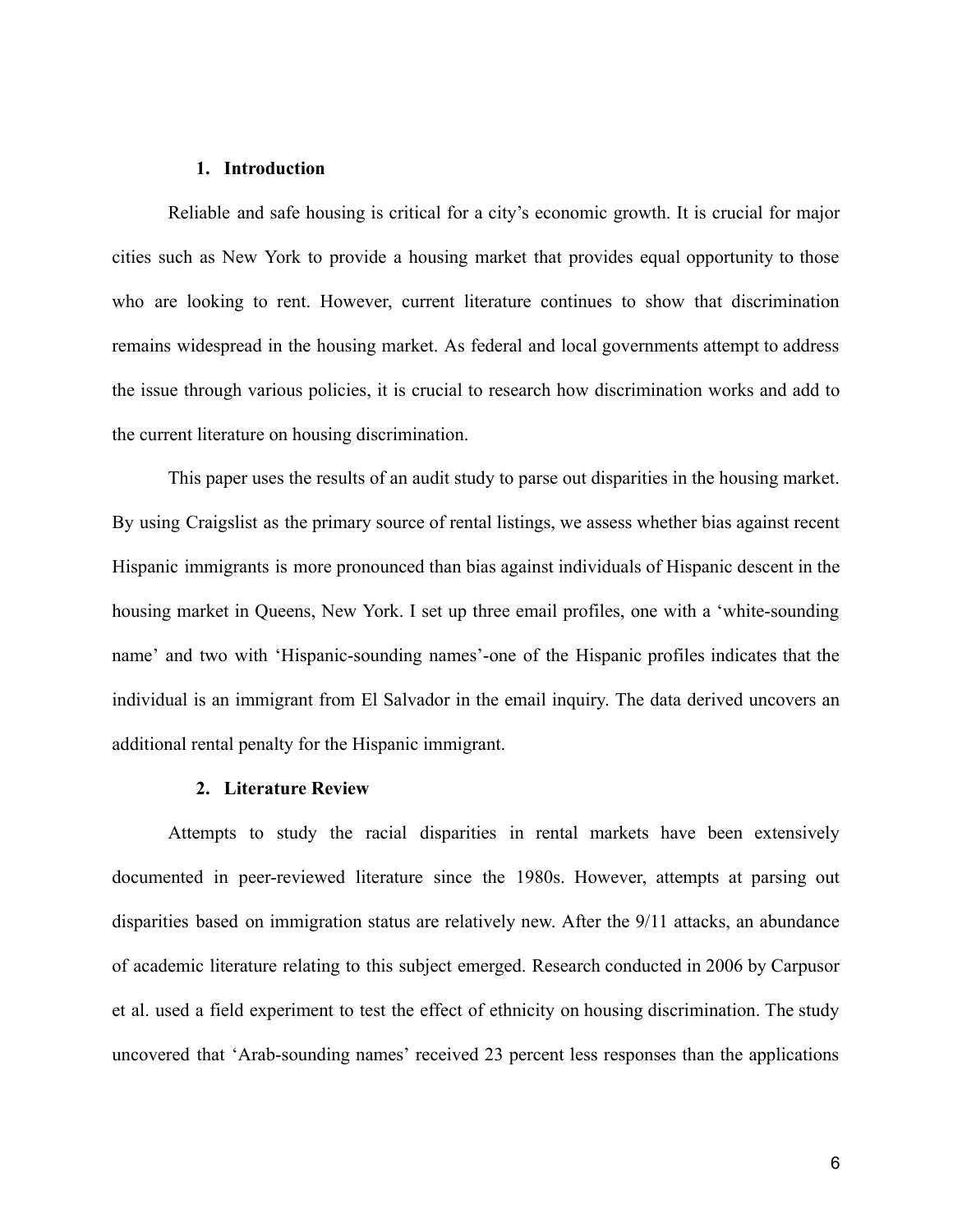with 'white-sounding names'. The sizeable effects suggest that this largely overlooked form of discrimination is a major component of housing discrimination. There exist enough differences between Hispanic and Arab ethnic groups to contend that Carpusor et. al's study does not predict the effects of discrimination for individuals of Hispanic descent. Following this line of argument, it is also possible that within the subgroup of individuals of Hispanic descent-Hispanic immigrants face an additional penalty, as they are often viewed as undocumented (Flores  $\&$ Schanchter, 2019). It is conceivable that these differences in perception may result in a different outcome.

Nelson et al. made a significant contribution to the subject in 2016 when they analyzed the different response rates that Anglos, Muslims, and Indians get from landlords in Sydney. The results showed that Anglo applicants were more likely to be asked about their housing needs and referred to available rentals. The study by Nelson et al. provides a critical self-critique in the conclusion that influences our study. They are unable to address whether their results vary by the ethnic makeup of their geographic location and encourage that future studies parse their effects with this in mind. Due to the varying ethnic makeup of neighborhoods in Queens, our study is able to address this concern for Hispanic applicants.

This paper is largely inspired by a study conducted by Hanson et al. (2014) that divided Hispanics into two groups; those that appear assimilated and recent immigrants. The study attempts to show varying assimilation levels through name and grammatical errors that are common among native Spanish speakers in e-mail correspondence with renters. Our paper adds to this body of literature by dividing Hispanics into the same two groups. We, however, actively indicate that one person is a recent immigrant.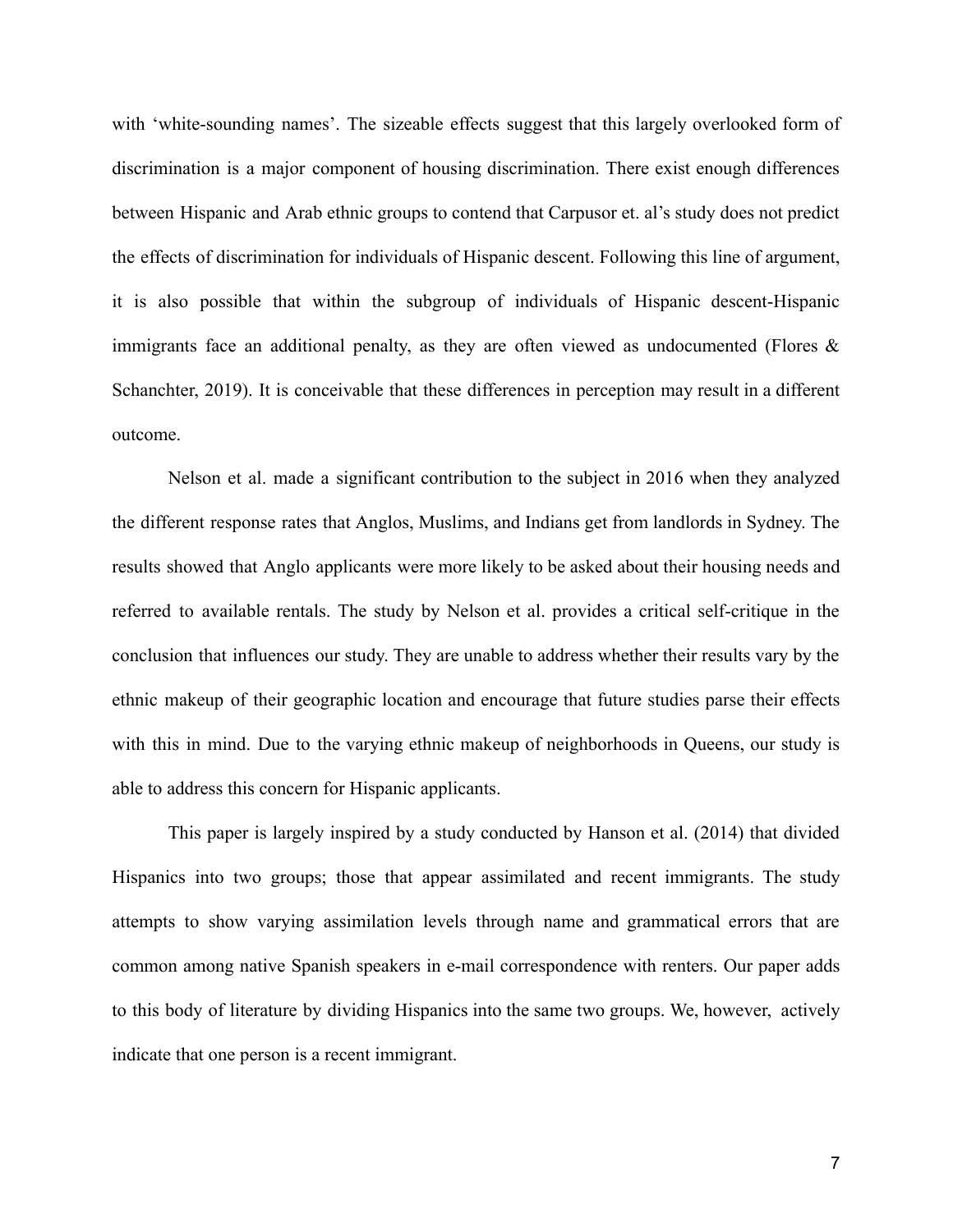#### **3. Hypotheses**

There are two separate forms of discrimination at play in this experiment: Taste-based and statistical. The theory of taste-based discrimination assumes that people (in this case, landlords) hold less favorable attitudes towards ethnic minorities. Therefore ethnic minority rentees have a more challenging time finding places to rent. Landlords may have beliefs influenced by the portrayal of Hispanics on T.V. The general stereotypes include that Hispanics are a group with low levels of education, undocumented, large families with multiple children, and unable to speak English (Haynes, 2018).

Statistical discrimination is a response to taste-based discrimination and argues that irrational motives and emotions are not the driving factors behind discrimination. Instead, the immigrant penalty may result from rational actions by profit-maximizing actors. In a 2003 paper, Ondrich, Ross, and Yinger establish the presence of statistical discrimination in the housing market. The authors uncover that discrimination is more likely to occur when rentals are in a neighborhood with a minority population. Ondrich, Ross, and Yinger hypothesize that this is because previous interactions may have shown landlords that ethnic minorities prefer to live in neighborhoods with other ethnic minorities. This phenomenon of 'ethnic clustering,' particularly by recent immigrants, is well documented (Havekes et al., 2016). In this case, not replying to an ethnic minority's query about a rental listing in a predominantly white neighborhood is a rational act, as showing the listing would be a waste of time. And going to more extraordinary lengths to avoid queries from recent immigrants is also a sensible profit-maximizing decision. Furthermore,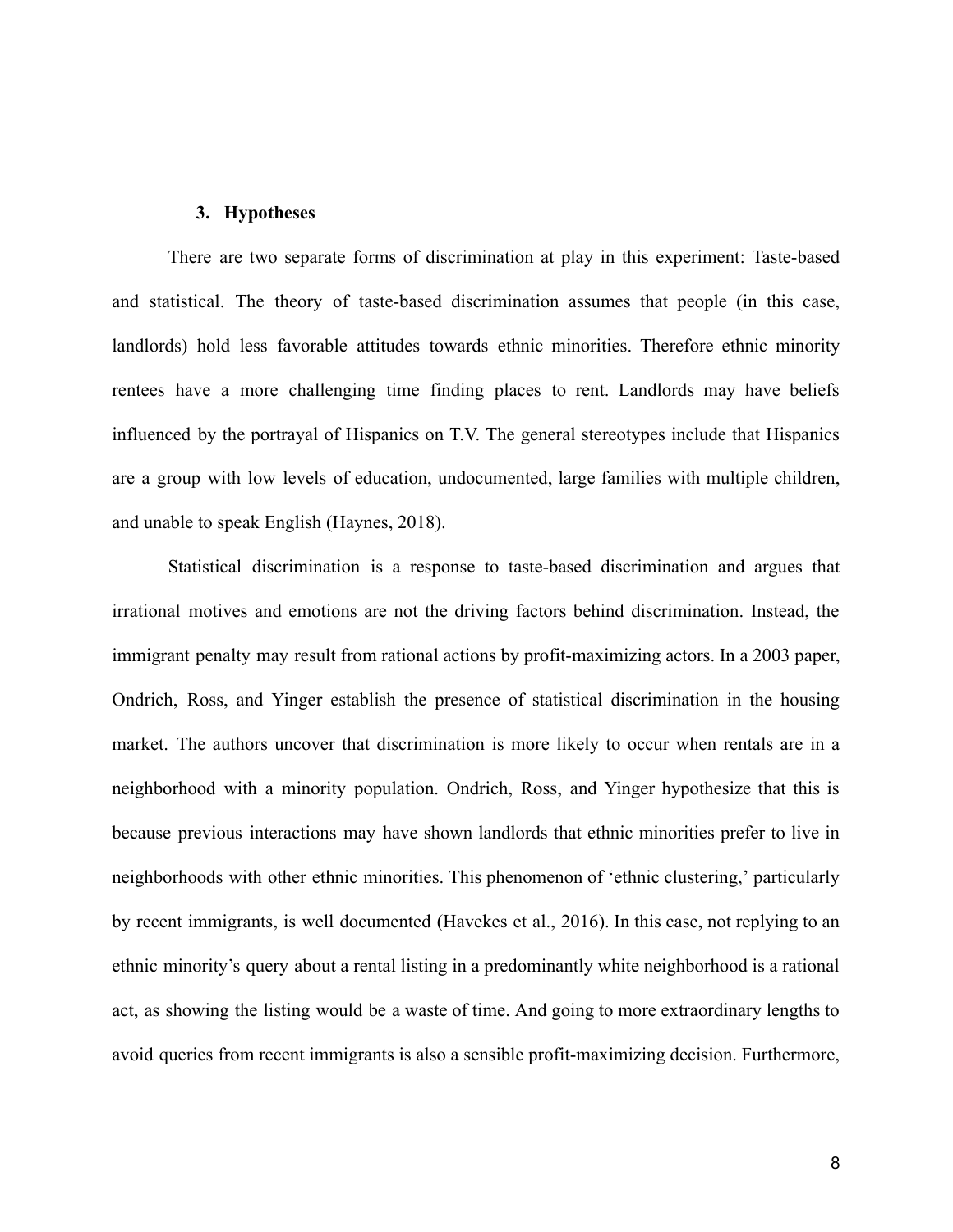agents are also likely to think that Hispanics cannot afford more expensive listings. This outlook might be more pronounced for a recent immigrant because of job insecurity or questionable legal status. As a result, landlords may avoid spending time on transactions that are unlikely to go through and be more unwilling to show higher-priced units to ethnic minorities, particularly recent immigrants.

Given the body of literature discussed, we propose the following hypotheses:

*Hypothesis 1:* Landlords will be more likely to answer an inquiry when it comes from a white-sounding name.

*Hypothesis 2*: Landlords will be more likely to answer an inquiry from an individual with an Hispanic sounding name, who does not actively indicate that he is an immigrant, than from an individual with a similar name

*Hypothesis 3:* Areas with a lower Hispanic population will have a higher 'immigrant penalty.'

*Hypothesis 4:* Areas with higher rents will have a higher 'immigrant penalty.'

#### **4. Experimental Design and Model**

I sent 502 emails to recently listed classified ads for rental housing on Craigslist. I restricted the search to one-bedroom apartments in Queens, NY. The borough was selected due to its racial diversity. I used the "Random" app found in the App Store, which uses its own randomization algorithm to decide what profile group would be used in each sent message. The emails were sent between July 5th and July 19th of 2021. The number of emails sent was dependent on the number of listings provided by Craigslist's search engine. As the listings got older there was a higher chance of repetition/expiration. The emails had the same body of text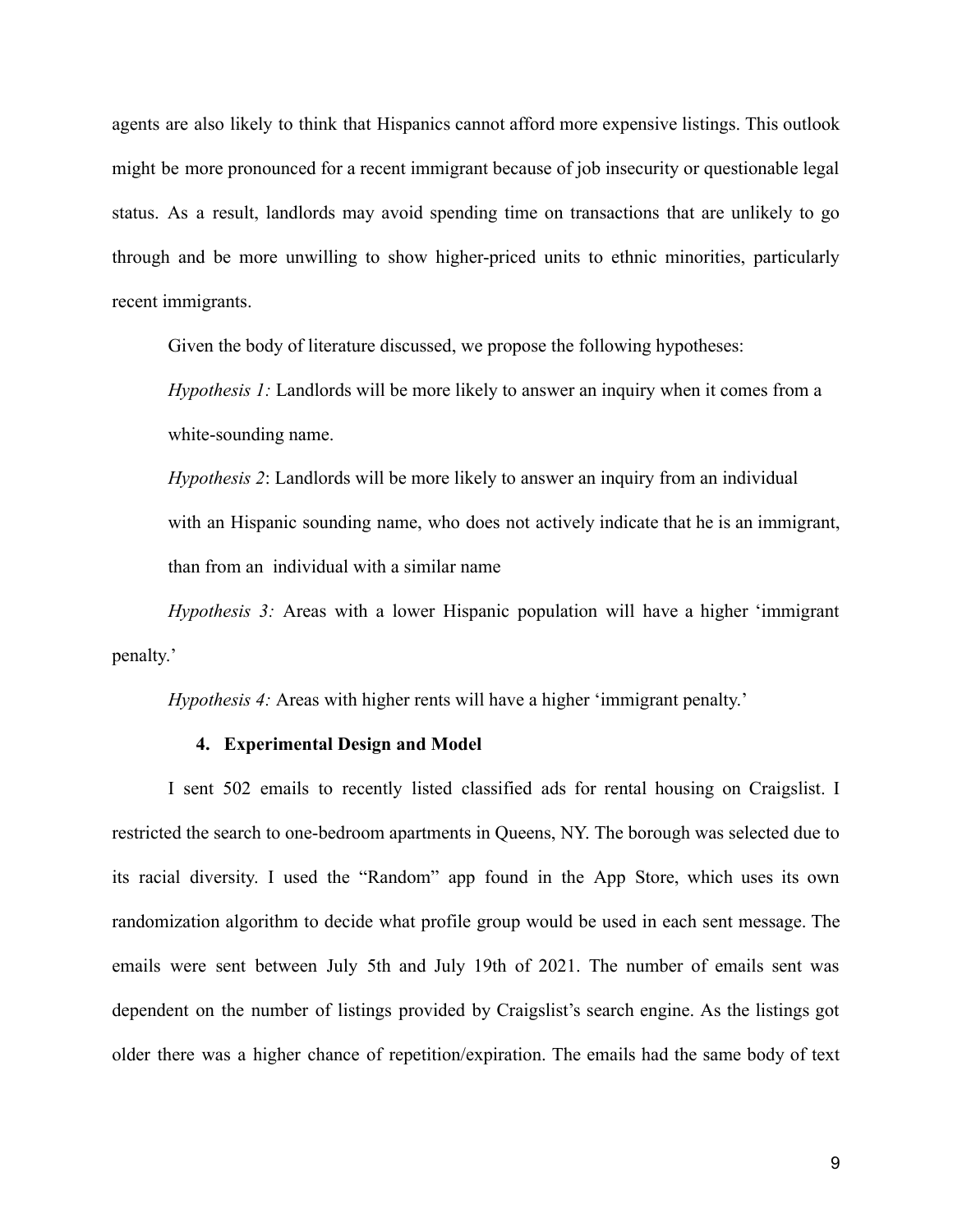with the exception of the names (alternating between Hispanic sounding and white-sounding) and, in the case of the Hispanic immigrant, the country of origin. The study used only male names to avoid introducing a gender bias. Furthermore, the study omits workplace, education, or marital status indicators because these may also confound results by introducing bias.

The template for the emails is as follows:

#### *Email Template A:*

#### *Good afternoon,*

*My name is [name of the applicant], and I would like to apply for the apartment that you have advertised on Craigslist. I can provide references upon request and have a good credit history.*

*Please reach back if the apartment is still available. I am really interested.*

*Thank you.*

#### *Email Template B:*

*Good afternoon,*

*My name is [name of the applicant], and I would like to apply for the apartment that you have advertised on Craigslist. I arrived in New York City this past winter from El Salvador. I can provide references upon request and have a good credit history.*

*Please reach back if the apartment is still available. I am really interested.*

*Thank you.*

The responses received were coded as follows: Any response to my email inquiries, whether it was an invitation to check out the rental, an email requiring further information, or an email directing me to a new rental due to the one inquired for being rented already, was coded as a positive response. I also noted the price and area of each posting. The price of the postings ranged between 900 to 2300 dollars. Table 1 provides a breakdown of frequency by area and table 2 provides a breakdown of inquiries sent by each email profile.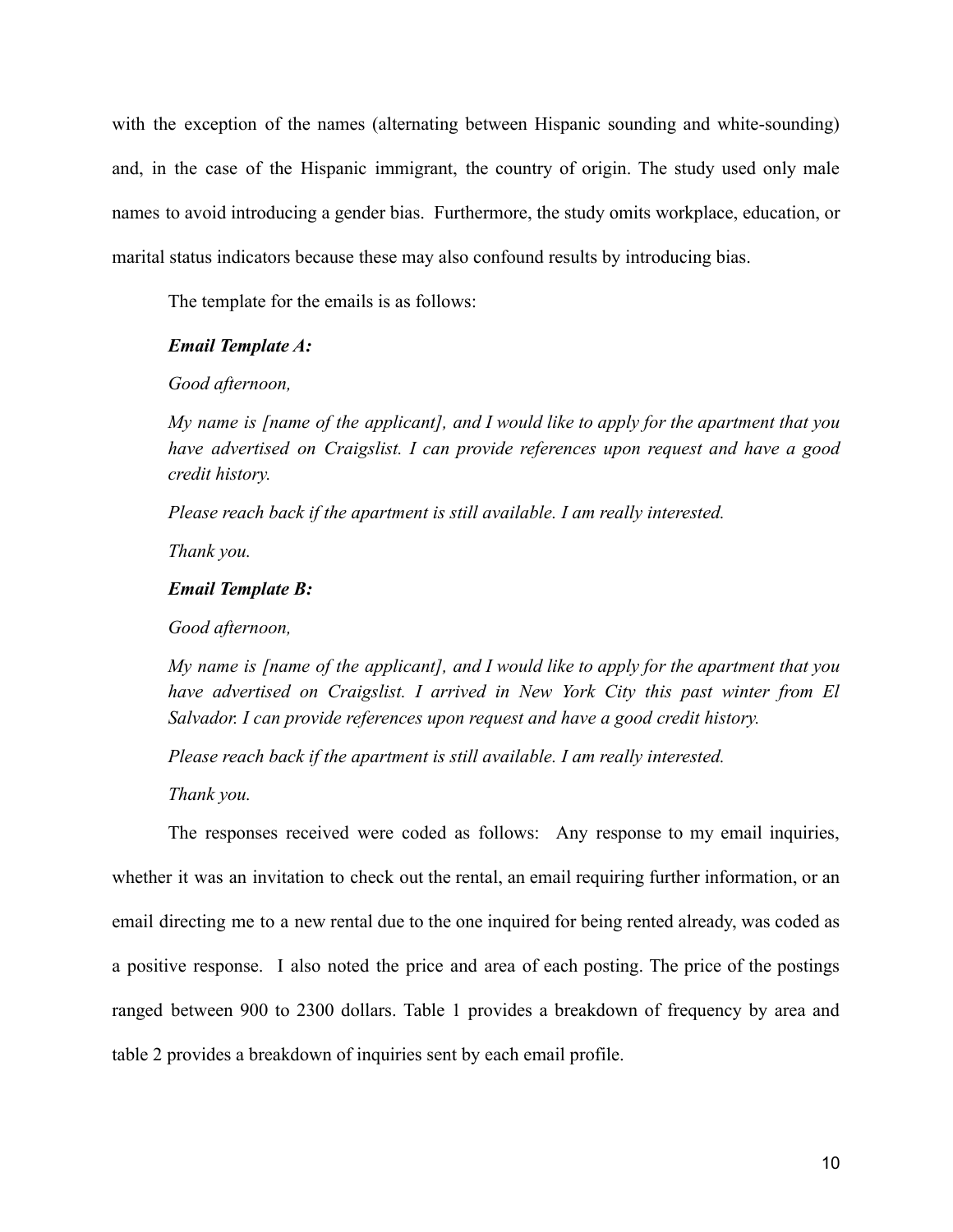|                       | Frequency of Occurrence | Percentage of Emails |
|-----------------------|-------------------------|----------------------|
| <b>White Names</b>    |                         |                      |
| Jack Smith            | 154                     | 35.08                |
| <b>Hispanic Names</b> |                         |                      |
| Armando Lopez         | 145                     | 33.03                |
| Julio Garcia          | 140                     | 31.89                |

Table 1: Names Used in Discrimination Experiment

Because our response variable is the outcome of a Burnelli trial (that is, 0 or 1) our response distribution will be binomial. What we are modeling is the probability of an observation being 1 (receiving a reply). In this case, any model that maps the real number line on the interval (0,1) should work. However, we believe a logistic model is more appropriate because we believe our covariates are directly connected to the probability of success.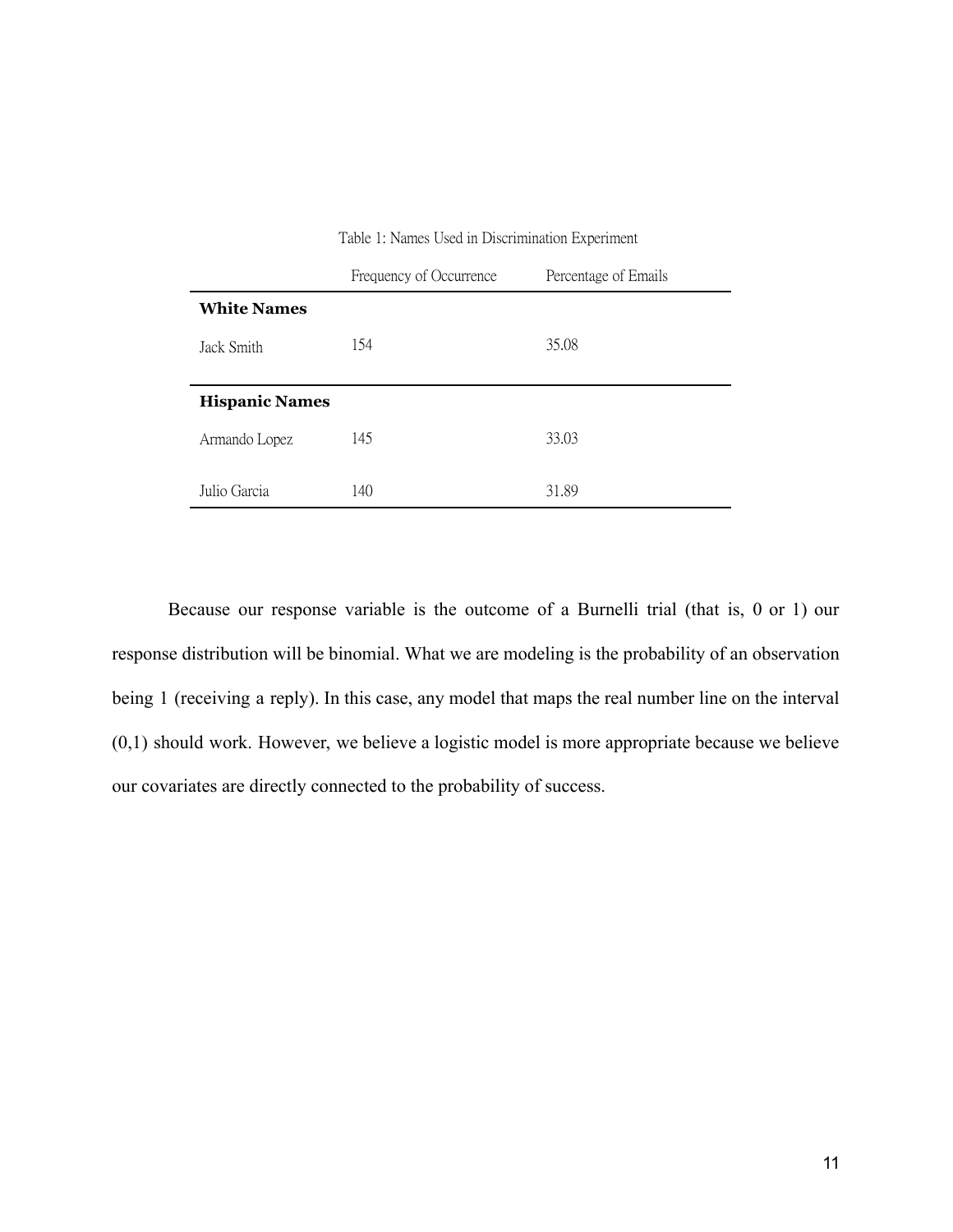| County              | Frequency |
|---------------------|-----------|
| Astoria             | 76        |
| Bayside             | 14        |
| Bellerose           | 8         |
| Briarwood           | 22        |
| Corona              | 8         |
| Flushing            | 30        |
| <b>Forest Hills</b> | 58        |
| Fresh Meadows       | 5         |
| Glendale            | 3         |
| Jackson Heights     | 8         |
| Kew Garden Hills    | 13        |
| Long Island City    | 57        |
| Queens Village      | 5         |
| Rego Park           | 24        |
| Richmond Hill       | 9         |
| Ridgewood           | 16        |
| Rosedale            | 5         |
| Sunnyside           | 53        |
| Woodhaven           | 7         |
| Woodside            | 18        |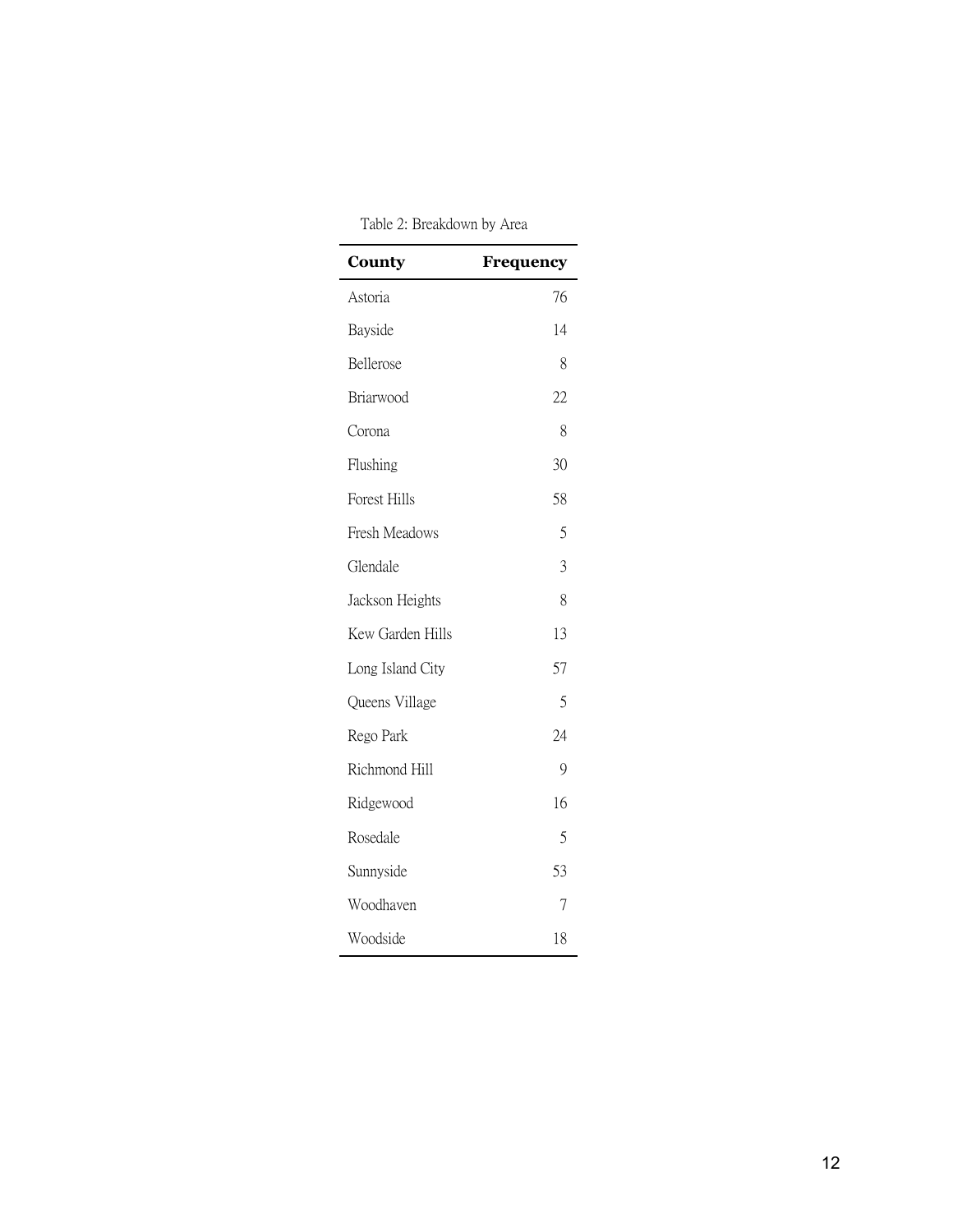#### **5. Results**

Table 3 shows the result for both Hispanic applicants compared to the white applicant. The baseline analysis in column one shows that Hispanic applicants are less likely to receive a reply for a rental inquiry than white applicants. The Hispanic-Immigrant, however, displays a higher significance level and a lower likelihood. Column 2 the analysis with area fixed effects and controls for price. In this case, the applicant that indicates he is a recent immigrant is less likely to receive a reply from renters. Column 3 presents the analysis with price squared because we wanted to see if there is a turning point at which discrimination increases or decreases.

|                     | (1)                    | (2)                    | (3)                    |
|---------------------|------------------------|------------------------|------------------------|
|                     | No Controls            | Area & Price Controls  | Price <sup>2</sup>     |
| Hispanic Immigrant  | $-0.878***$<br>(0.306) | $-1.007***$<br>(0.324) | $-0.984***$<br>(0.327) |
| Hispanic Background | $-0.512*$              | $-0.392$               | $-0.369$               |
|                     | (0.286)                | (0.287)                | (0.291)                |
| Area                | No                     | Yes                    | Yes                    |
| Price               |                        | 0.880                  | $-33.346$              |
|                     |                        | (0.883)                | (35.550)               |
| Price Squared       |                        |                        | 2.249                  |
|                     |                        |                        | (2.308)                |
| N                   | 439                    | 439                    | 439                    |

Table 3: Logistic: Response Rate for Rental Inquiries

Standard errors in parentheses and clustered by county. Price in logs.

 $p^*$  *p* < 0.10,  $\binom{*}{p}$  < 0.05,  $\binom{**}{p}$  < 0.01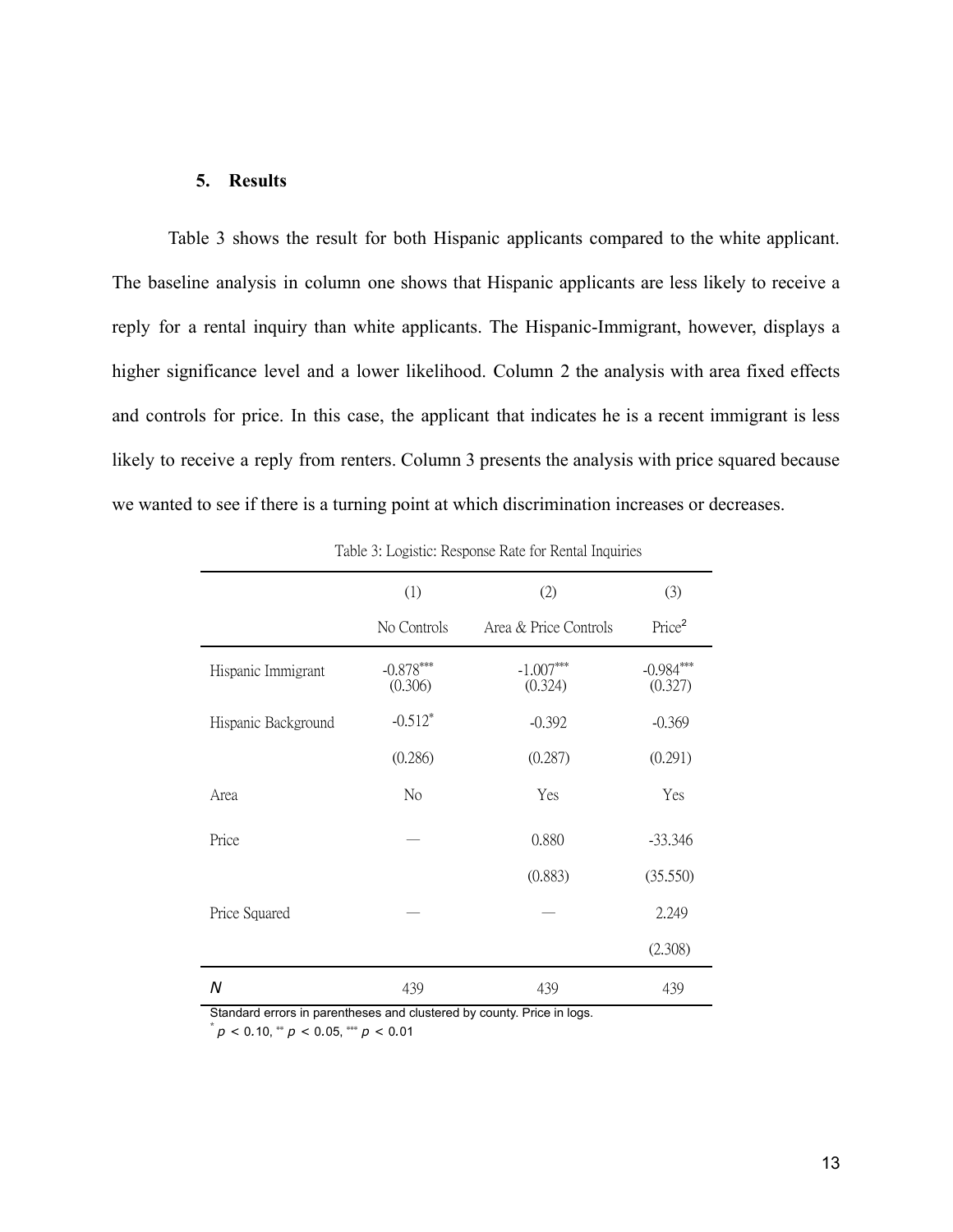|                    | (1)         | (2)                   | (3)                |
|--------------------|-------------|-----------------------|--------------------|
|                    | No Controls | Area & Price Controls | Price <sup>2</sup> |
| Hispanic Immigrant | $-0.366$    | $-0.928*$             | $-0.925*$          |
|                    | (0.331)     | (0.474)               | (0.480)            |
| Area               | No          | Yes                   | Yes                |
| Price              |             | $-0.419$              | $-65.581$          |
|                    |             | (1.782)               | (77.152)           |
| Price Squared      |             |                       | 4.286              |
|                    |             |                       | (5.077)            |
| Ν                  | 285         | 273                   | 273                |

Table 4: Logistic: Response Rate for Rental Inquiries

Standard errors in parentheses and clustered by county. Price in logs.

 $p^*$  *p* < 0.10,  $\binom{*}{p}$  < 0.05,  $\binom{**}{p}$  < 0.01

Table 4 presents a similar analysis, but in this case, we compare the applicant that indicates he is an immigrant to the applicant that shows Hispanic heritage via name. Though we do not find significant effects for the baseline analysis, we note a decreased likelihood of receiving a reply for the applicant who indicates he is an immigrant compared to the applicant who does with area fixed effects and controls for price.

#### **Correlation Coefficient:**

 $\mathbf{r}$ 

|            | Price | % Hispanic |
|------------|-------|------------|
| Price      | 1.000 |            |
| % Hispanic | 0.529 | 1.000      |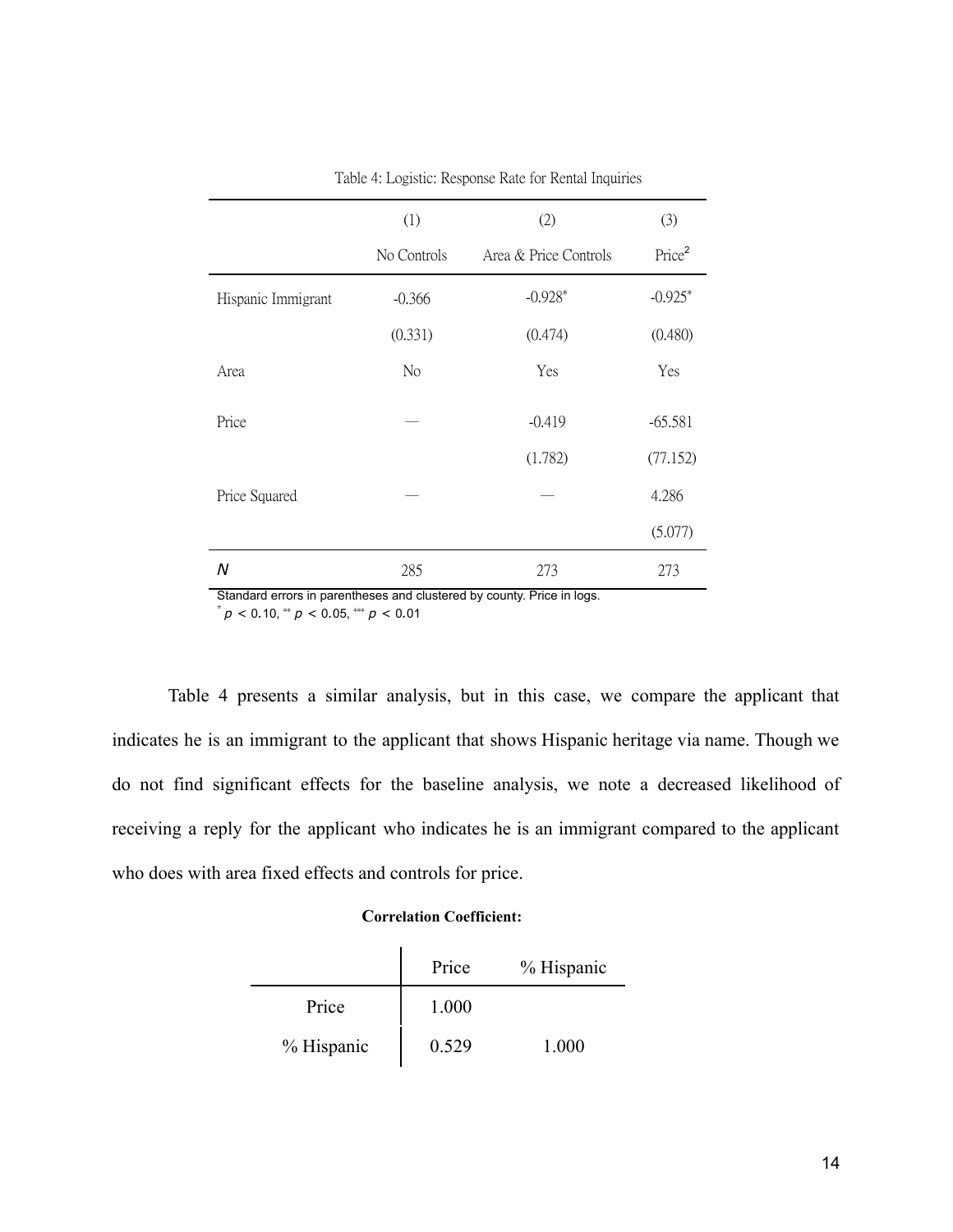We follow our baseline analysis with an attempt to parse out whether the effect varies by rent or neighborhood. Because rent and the percentage of Hispanics in a neighborhood are correlated (see correlation coefficient), we conduct a separate analysis interacting our subgroups with area first, and then price. Table 5 shows the results for the Hispanic Immigrant and the individual of Hispanic descent vs the white applicant, uncovering a decreased likelihood of receiving a reply for both subgroups for the first analysis. Table 6 shows the results for the same analysis for the Hispanic Immigrant vs the applicant of Hispanic descent. Our analysis focused on the interaction between subgroups and areas uncovered an 'immigrant penalty.' The Hispanic immigrant is less likely to receive a response compared to the applicant of Hispanic descent.

We also attempt to parse the effect by price conducting an analysis at and below and above the mean price of \$1800. Table 7 presents the results for both Hispanic applicants in comparison to the white application. We note that when the price is above the median price, the applicant who indicates that he is an immigrant is less likely to receive a reply than the white applicant. This is a result that we hypothesized. We assumed that landlords might think that recent immigrants would be unable to afford more expensive listening due to legal status and job insecurity.

Table 8 presents the results for the same price-based analysis for the applicant who indicates that he is an immigrant compared to the one who does not. We again note that for rental prices above \$1800, the applicant who indicates that he is an immigrant is less likely to get a reply than the applicant who does not.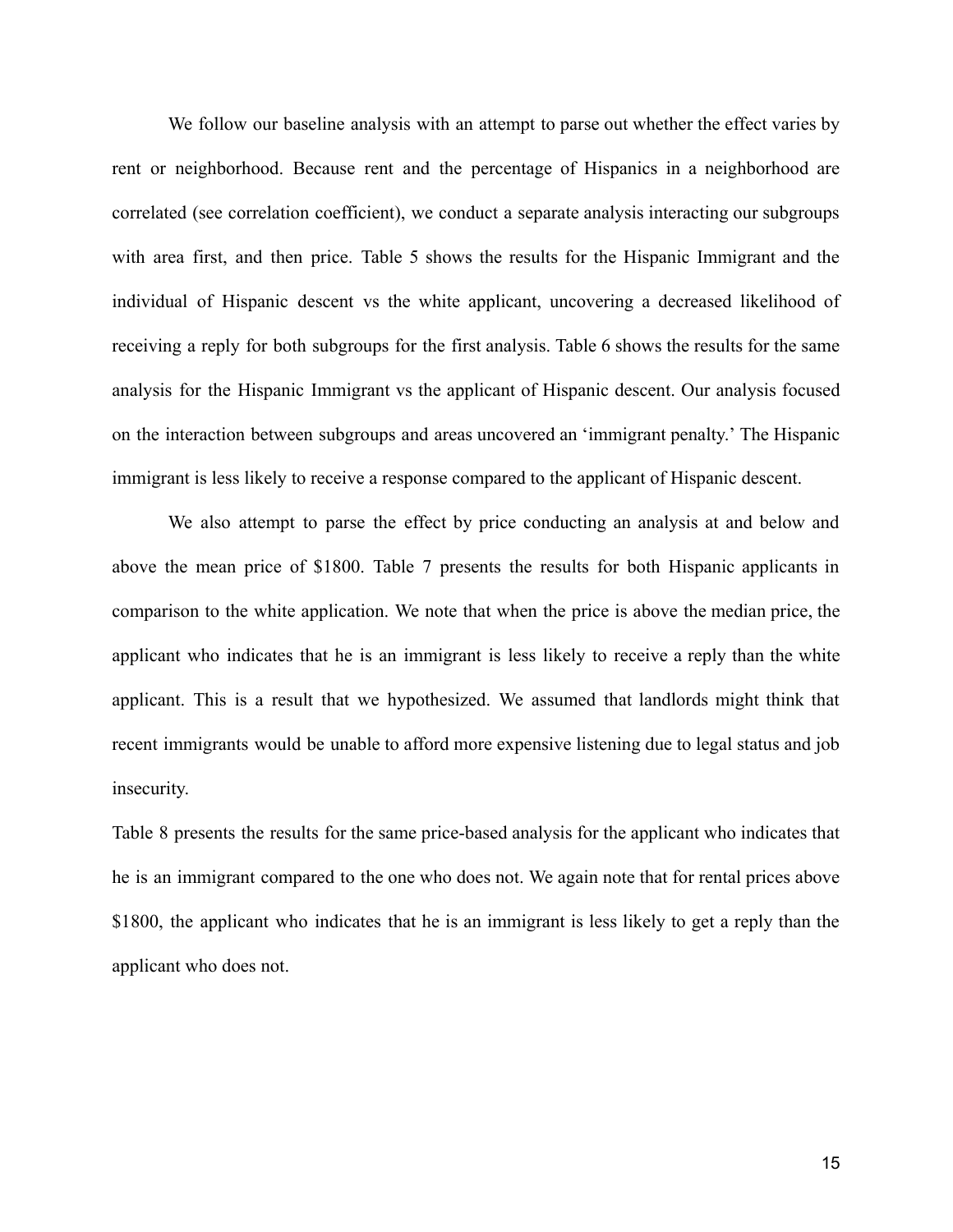|                            | (1)          | (2)           |
|----------------------------|--------------|---------------|
|                            | Area # Group | Price # Group |
| Hispanic Immigrant         | $-0.667***$  | 9.620         |
|                            | (0.130)      | (19.373)      |
| Hispanic Background        | $-0.942***$  | 14.899        |
|                            | (0.012)      | (12.347)      |
| Area                       | Yes          | Yes           |
|                            |              |               |
| Price                      | $-0.377$     | $-0.079$      |
|                            | (0.422)      | (1.221)       |
| Price Squared              | $0.877***$   | 0.277         |
|                            | (0.241)      | (1.711)       |
| Area# Immigrant            | Yes          |               |
|                            |              |               |
| Area # Hispanic Background | Yes          |               |
|                            |              |               |
| Price # White              |              | 0.050         |
|                            |              | (1.007)       |
| Price # Hispanic           |              | $-0.489$      |
|                            |              | (1.470)       |
| Price Squared # White      |              | 0.683         |
|                            |              | (1.657)       |
| Price Squared # Hispanic   |              | $-0.069$      |
|                            |              | (1.608)       |
| N                          | 347          | 439           |

Table 5: Differential Treatment: Hispanic Immigrant & Background vs. White

Standard errors in parentheses and clustered by region.

 $p^* p < 0.10, \cdot^* p < 0.05, \cdot^* p < 0.01$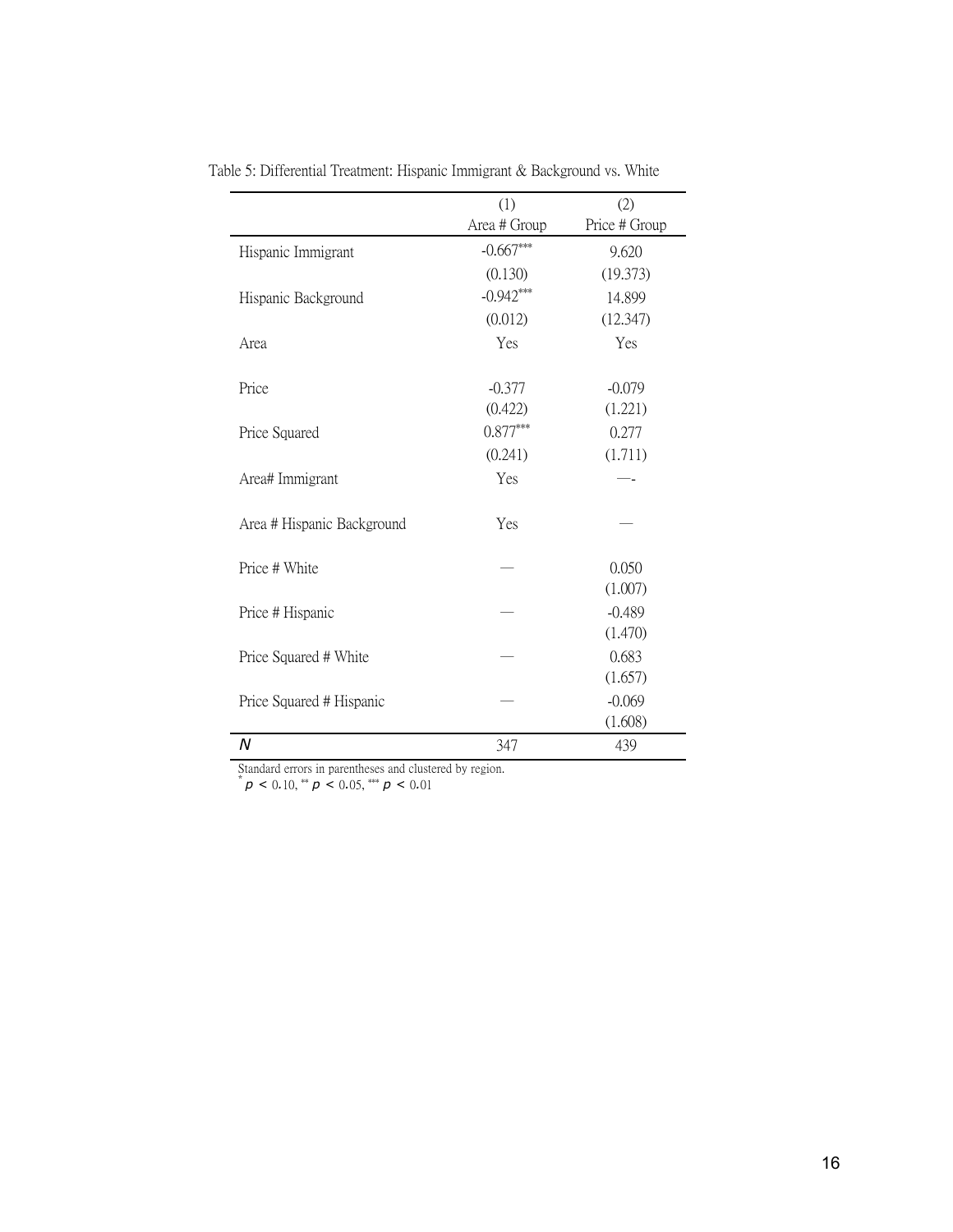|                                     | (1)                | (2)                 |
|-------------------------------------|--------------------|---------------------|
|                                     | Area # Hispanic BG | Price # Hispanic BG |
| Hispanic Immigrant                  | $-2.036***$        | $-11.424$           |
|                                     | (0.293)            | (15.403)            |
| Area                                | Yes                | Yes                 |
| Price                               | $-0.569$           | $-0.110$            |
|                                     | (0.676)            | (1.381)             |
| Price Squared                       | 0.584              | 0.588               |
|                                     | (0.861)            | (1.830)             |
| Area # Hispanic Background          | Yes                |                     |
| Price# Hispanic Background          |                    | $-0.526$            |
|                                     |                    | (1.581)             |
| Price Squared # Hispanic Background |                    | $-0.441$            |
|                                     |                    | (1.669)             |
| N                                   | 210                | 273                 |

Table 6: Logistic: Differential Treatment Hispanic Immigrant vs. Hispanic Background

Standard errors in parentheses and clustered by region

 $p^*$  *p* < 0.10, \*\* *p* < 0.05, \*\*\* *p* < 0.01

|                     | (1)                 | (2)            |
|---------------------|---------------------|----------------|
|                     | Price $\leq$ = 1800 | Price $> 1800$ |
| Hispanic Immigrant  | $-0.777$            | $-1.400***$    |
|                     | (0.503)             | (0.449)        |
| Hispanic Background | 0.112               | $-0.886$       |
|                     | (0.393)             | (0.583)        |
| Area                | Yes                 | Yes            |
|                     |                     |                |
|                     | 22.1                | 186            |

#### Table 7: Logistic: Response Rate for Rental Inquiries

Standard errors in parentheses and clustered by county. Analyzing at or below and above the median price.

 $p^*$  *p* < 0.10,  $\binom{*}{p}$  < 0.05,  $\binom{**}{p}$  < 0.01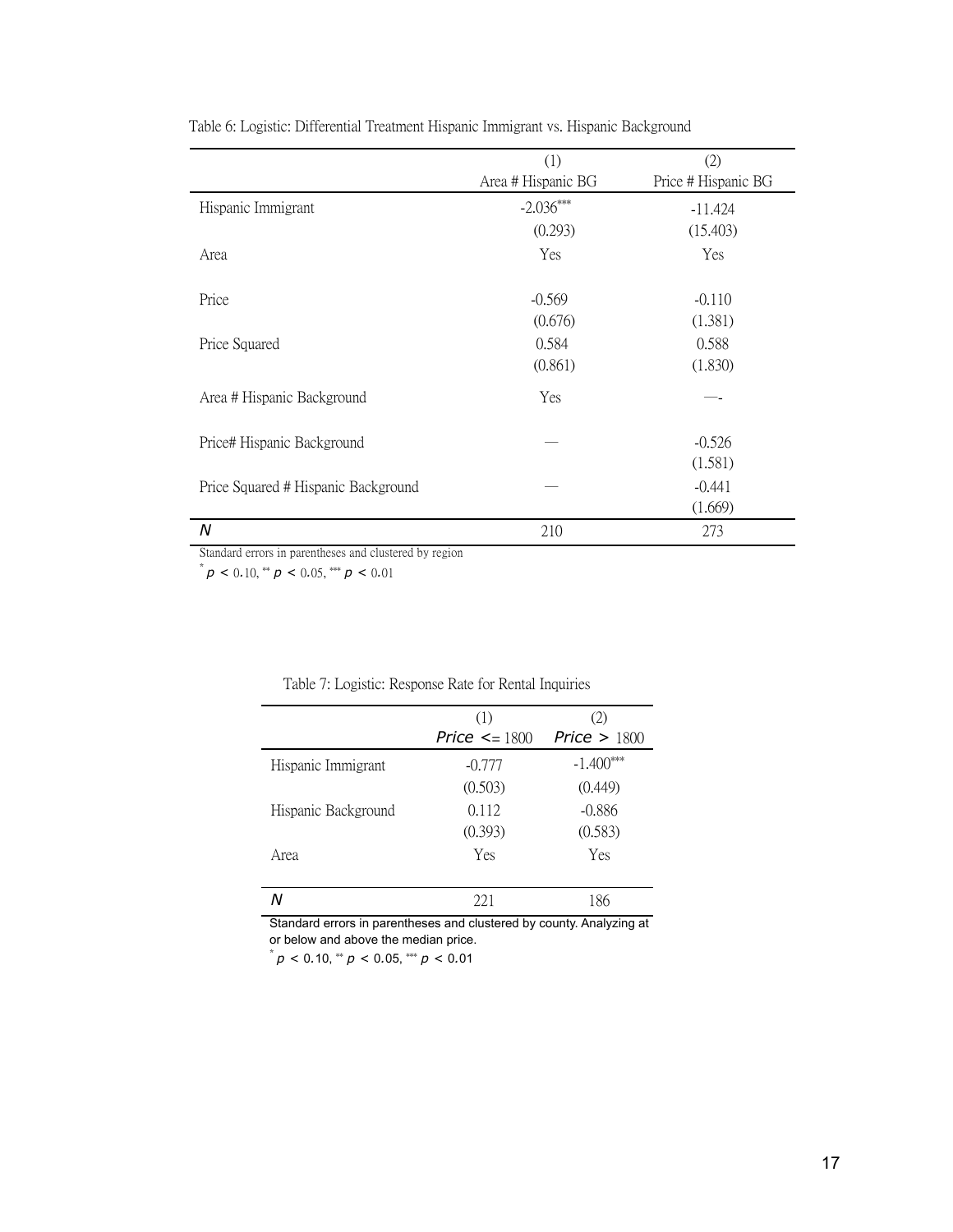|                    | (1)                 | (2)            |
|--------------------|---------------------|----------------|
|                    | Price $\leq$ = 1800 | Price $> 1800$ |
| Hispanic Immigrant | $-0.505$            | $-1.156*$      |
|                    | (0.551)             | (0.630)        |
| Area               | Yes                 | Yes            |
|                    | 135                 | 100            |

Table 8: Logistic: Response Rate for Rental Inquiries

Standard errors in parentheses and clustered by county. Analyzing at or below and above the median price.  $p^*$  *p* < 0.10,  $\binom{*}{p}$  < 0.05,  $\binom{**}{p}$  < 0.01

We follow this analysis up with one that considers the demographics of the counties, grouping them into below 25% Hispanic and 25-50+% Hispanic. We would have preferred to test this at multiple different breakpoints. However, we do not have enough observations and break the points up as finely as possible. The results in table 9 show that the Hispanic immigrant is less likely to get a reply than the white applicant in both area subgroups. However, the decreased likelihood is more pronounced in areas with a less than 25% Hispanic population. This is a result we hypothesized. Landlords may assume that recent immigrants prefer to live in communities with a higher Hispanic population, and showing them listings is a waste of time.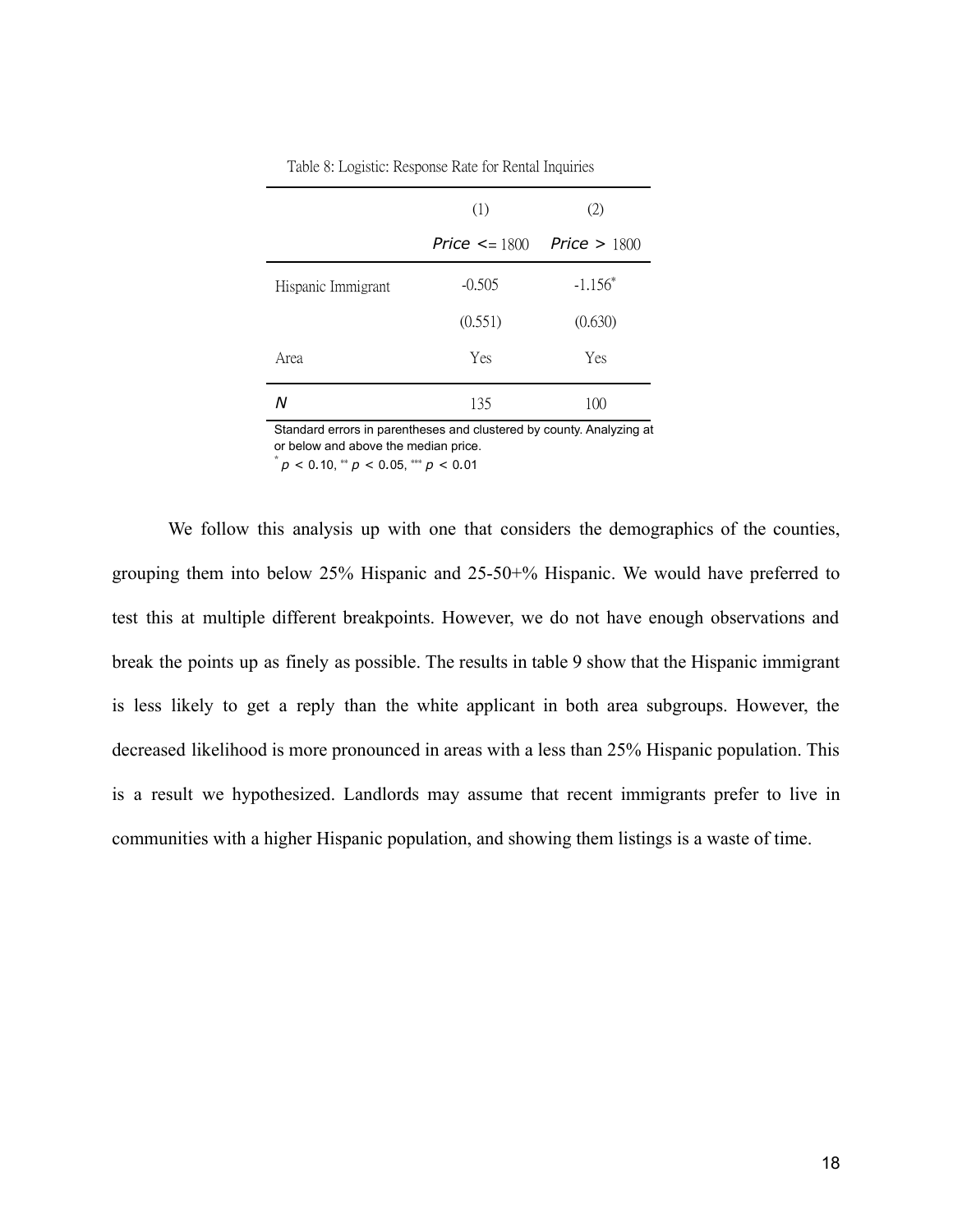|                     | Below 25%              |                        | $25 - 50 + \%$       |                                  |
|---------------------|------------------------|------------------------|----------------------|----------------------------------|
| Hispanic Immigrant  | $-1.224***$<br>(0.515) | $-1.282***$<br>(0.484) | $-0.725*$<br>(0.426) | $-0.721$ <sup>*</sup><br>(0.433) |
| Hispanic Background | $-0.308$               | $-0.378$               | $-0.649*$            | $-0.618*$                        |
|                     | (0.373)                | (0.351)                | (0.364)              | (0.374)                          |
| Price               | 0.178                  | 58.120                 | 0.956                | -47.268                          |
|                     | (1.272)                | (40.649)               | (0.641)              | (58.101)                         |
| Price Squared       |                        | $-3.895$               |                      | 3.146                            |
|                     |                        | (2.687)                |                      | (3.780)                          |
| Ν                   | 162                    | 162                    | 277                  | 277                              |

Table 9: Logistic: Response Rate for Rental Inquiries by Hispanic Population

Standard errors in parentheses. Price in logs.

 $p^*$  *p* < 0.10, \*\* *p* < 0.05, \*\*\* *p* < 0.01

Table 10 presents the results for the analysis for the applicant who indicates that he is an immigrant compared to the one who does not. We again note a decreased likelihood of receiving a reply for the applicant who indicates that he is an immigrant in areas with a smaller Hispanic population. Our results confirm the presence of an extra 'immigrant-penalty.'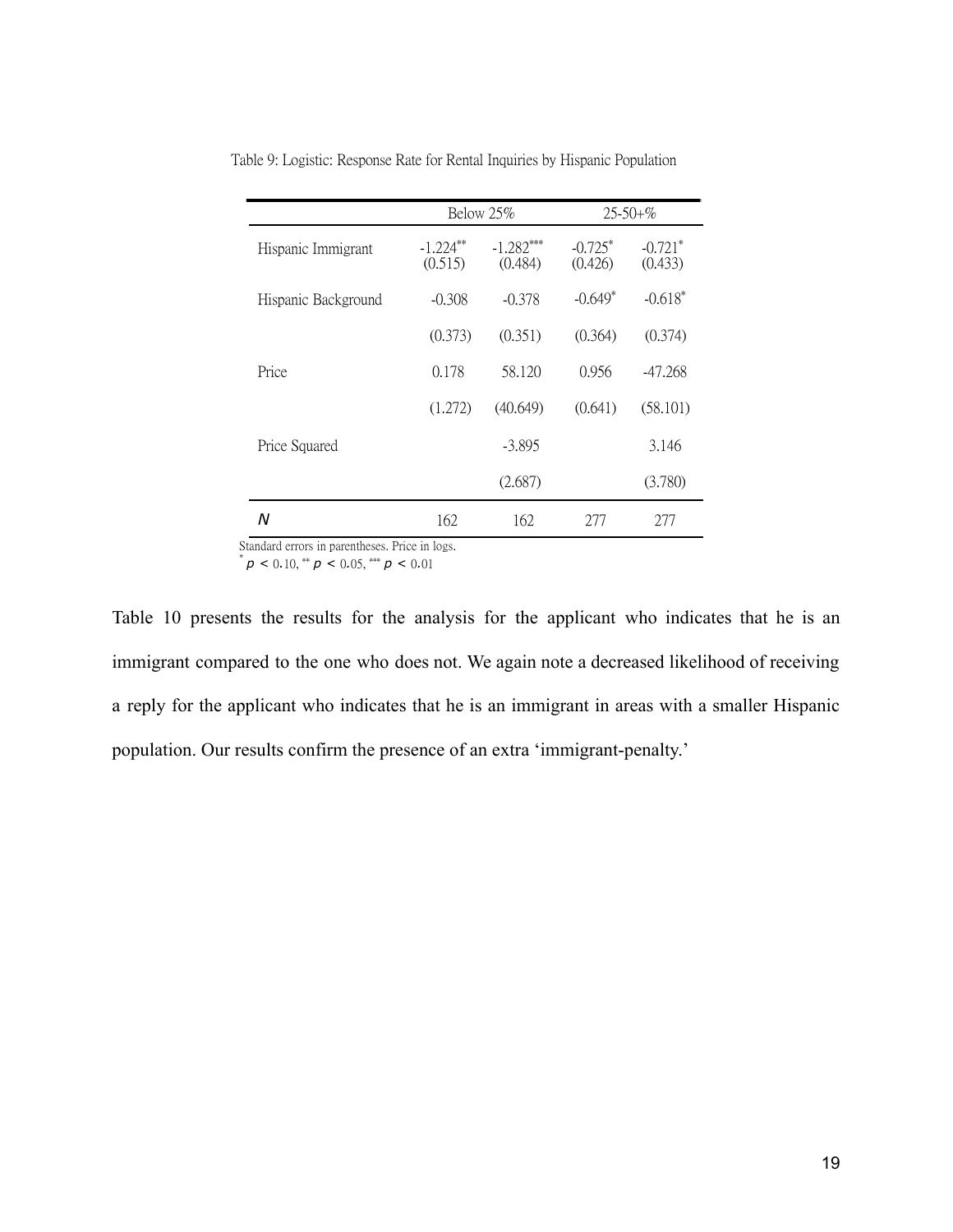|                                                | Below 25%   |             | $25 - 50 + \%$ |            |  |  |
|------------------------------------------------|-------------|-------------|----------------|------------|--|--|
| Hispanic Immigrant                             | $-0.919***$ | $-0.897***$ | $-0.145$       | $-0.189$   |  |  |
|                                                | (0.349)     | (0.330)     | (0.356)        | (0.384)    |  |  |
| Price                                          | $-0.540$    | 671.628     | $-0.485$       | $-104.363$ |  |  |
|                                                | (3.385)     | (572.851)   | (1.821)        | (74.768)   |  |  |
| Price Squared                                  |             | $-45.169$   |                | 6.815      |  |  |
|                                                |             | (38.717)    |                | (4.915)    |  |  |
| Ν                                              | 99          | 99          | 186            | 186        |  |  |
| Standard errors in parentheses. Price in logs. |             |             |                |            |  |  |

Table 10: Logistic: Response Rate for Rental Inquiries

 $p^*$  *p* < 0.10,  $\binom{*}{p}$  < 0.05,  $\binom{**}{p}$  < 0.01

#### **6. Conclusion**

The Fair Housing Act of 1968 prohibits housing providers from discriminating on the basis of race or color, religion, sex, national origin, familial status, or disability (United States Department of Justice 2017). Needless to say, as the results of this study show, discrimination in the housing market is still prevalent today. There are limitations to this study: For example, we cannot note the demographic characteristics of the landlord, and ideally, this is something we should be able to control for. Moreover, I am also aware that as I used Craigslist to conduct this audit study, the emails I sent initially potentially confounded my online environment and altered the listings I saw. With more than two-thirds of its population being tenants, it is imperative that New York provide a fair housing market to those who are looking for housing. If possible further studies should attempt to tackle the limitations of this study and study more Hispanic groups to parse out where we need to focus policy efforts.